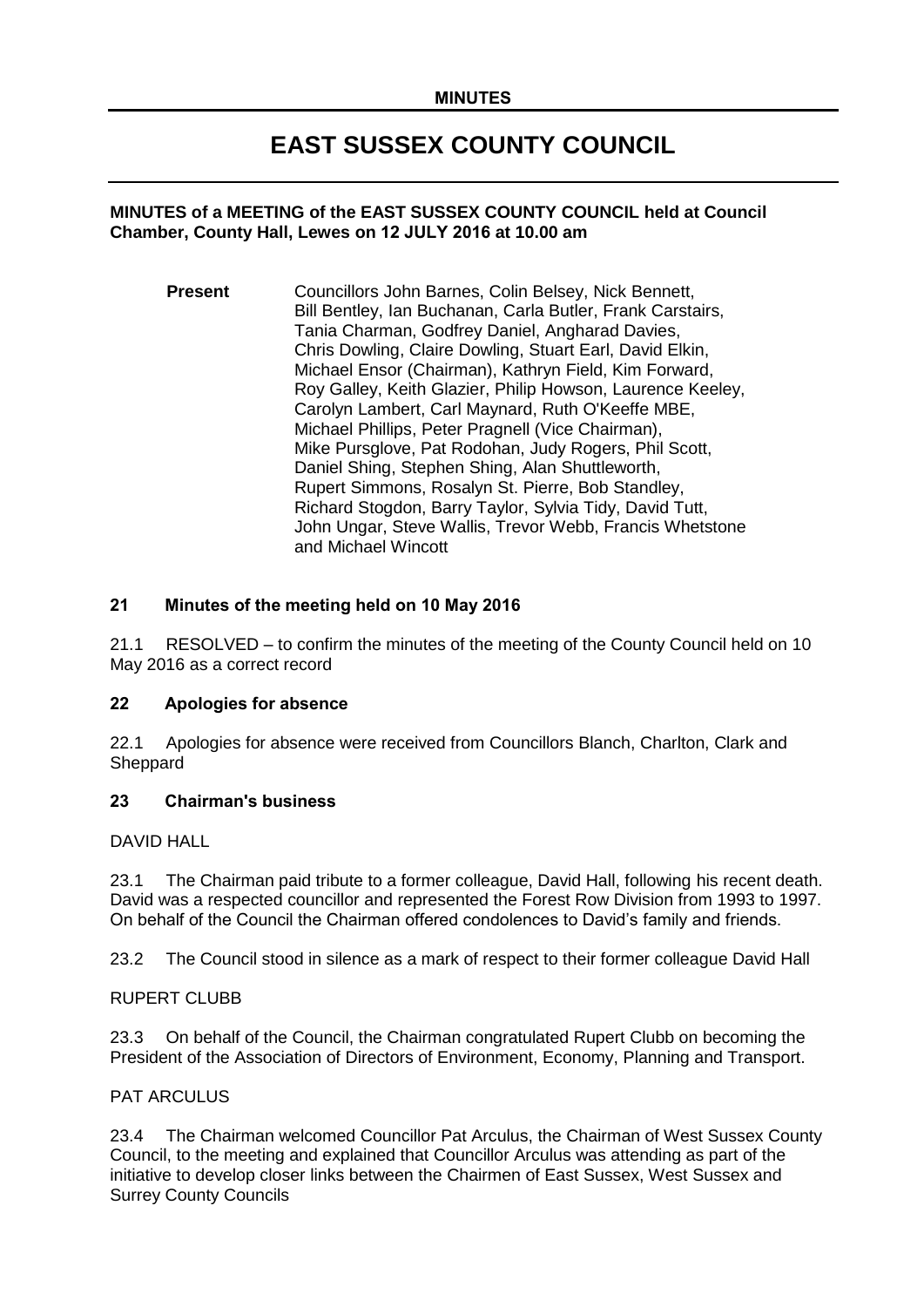# CHAIRMAN'S ACTIVITIES

23.5 The Chairman stated that it had been an honour and privilege to represent East Sussex County Council at a variety of events across the County, and that he had met so many enthusiastic people who are doing amazing things in this County. On behalf of the Council the Chairman wrote a letter of condolence to the husband and family of Jo Cox MP following her tragic death in June. I have attended a number of engagements since the last County Council meeting, including: a gala concert by children from Ratton School, an art exhibition by children at Beacon Academy, charity events for Cancer Research UK and also for the Chestnut Tree House, civic events with the Hastings Mayor Making, and the Lewes Mayor's civic service. supporting the Armed Forces at the Seahaven Veterans review in Seaford, the raising of the Armed Forces flag at County Hall by cadet Colour Sargent Abbie Lee, and attended a reception for the Soldiers Charity, Girl Guiding Annual Review for Sussex East, the Lord Lieutenant arranged a service of celebration for Her Majesty The Queen at Chichester cathedral, and had his summer reception at Pashley Manor Gardens. I also attended the summer reception by the Chairman of West Sussex County Council at the Camelia Botnar Foundation in Cowfold and I held my own summer reception for community leaders at the Ashburnham Christian Conference Centre. I was invited by the Bangladesh Community to join in their Islamic Eid Celebration to make the end of the period of Ramadan. The Vice-Chairman has also attended a number of events.

# PRAYERS

23.6 The Chairman thanked the Regional Minister of the Baptist Union Reverend Stuart Davison for leading prayers before the meeting.

## **PETITIONS**

23.7 The Chairman informed the Council that immediately before the meeting the following petitions had been received from members:

| - calling upon the Council to extend the<br>double yellow lines in Oliver Close,<br>Hastings                                     |
|----------------------------------------------------------------------------------------------------------------------------------|
| - calling on the County Council to divest the<br>East Sussex Pension Fund from holdings in<br>companies involved in fossil fuels |
| - calling on the County Council to reduce<br>the speed limit on the B2169 (Bayham<br>Road)                                       |
| - calling on the County Council to take<br>action with regard to parking in Langney<br>Village                                   |
| - calling on the County Council to<br>introduce parking restrictions at the top end<br>of St Johns Road, St Leonards on Sea      |
|                                                                                                                                  |

# **24 Reports**

24.1 The Chairman of the County Council, having called over the reports set out in the agenda, reserved the following paragraphs for discussion: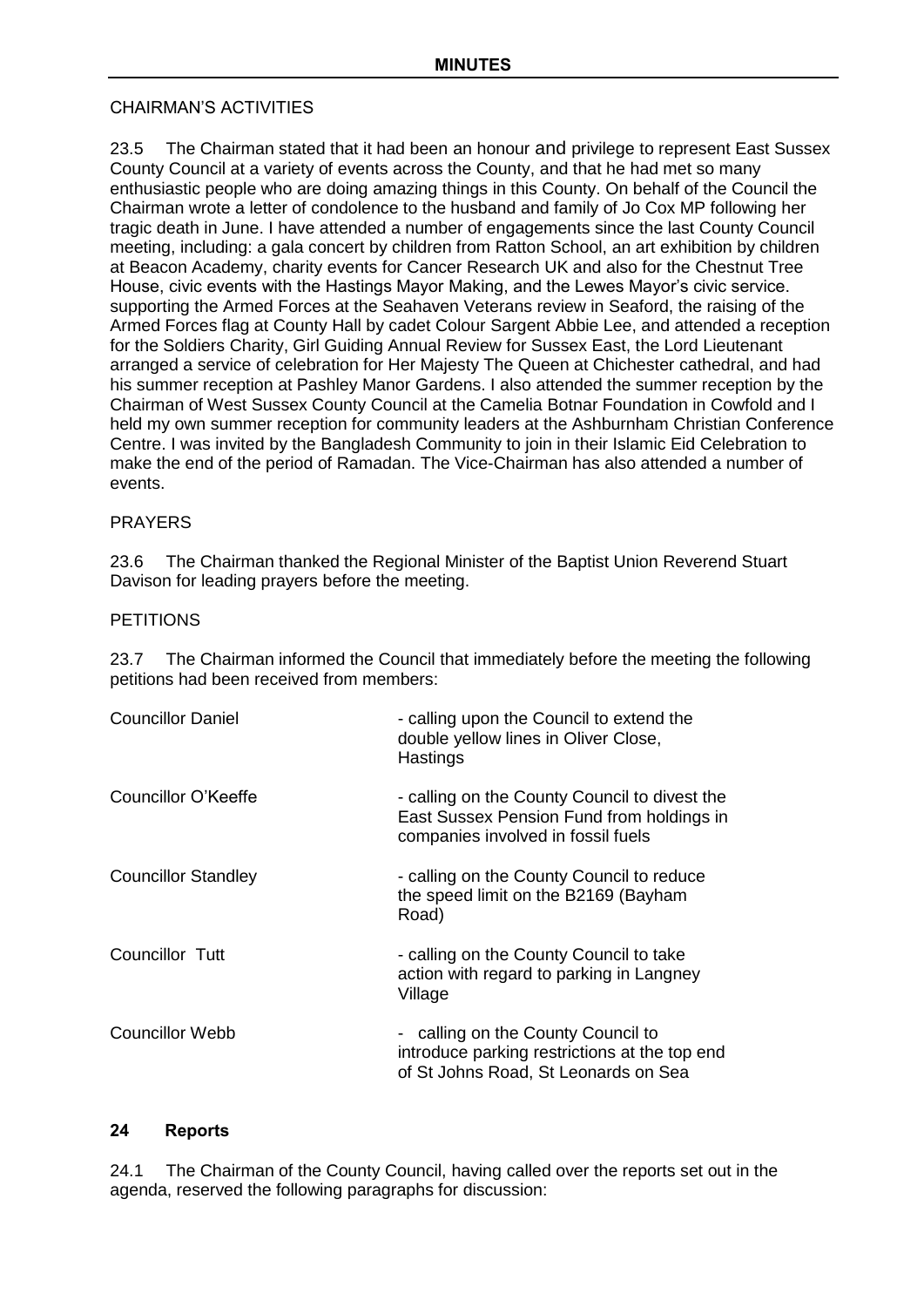| Cabinet<br>Lead Member for Education and Inclusion, -<br>Special Educational Needs and Disability | $\overline{\phantom{a}}$ | paragraphs 1 and 2<br>paragraph 1 |
|---------------------------------------------------------------------------------------------------|--------------------------|-----------------------------------|
| <b>East Sussex Fire Authority</b>                                                                 | $\sim$                   | paragraph 5                       |

#### NON-RESERVED PARAGRAPHS

24.2 On the motion of the Chairman of the County Council, the Council ADOPTED those paragraphs in the reports of the Committees that had not been reserved for discussion.

## **25 Questions from members of the public**

25.1 There were no questions from the public.

#### **26 Report of the Cabinet**

26.1 Councillor Glazier moved the reserved paragraphs of the Cabinet report.

26.2 The motions were CARRIED after debate

## **27 Report of the Lead Member for Education and Inclusion, Special Educational Needs and Disability**

27.1 Councillor Bennett moved the reserved paragraph in the report of the Lead Member for Education and Inclusion, Special Educational Needs and Disability.

27.2 The motion was carried after debate

## **28 Questions from County Councillors**

ORAL QUESTIONS TO CABINET MEMBERS

28.1 The following members asked questions of the Lead Cabinet Members indicated and they responded:

| Questioner                  | <b>Respondent</b>         | <b>Subject</b>                                                                                                                     |
|-----------------------------|---------------------------|------------------------------------------------------------------------------------------------------------------------------------|
| <b>Councillor Field</b>     | Councillor Bennett        | The cost of the proposed expansion of the<br>Meridian School including professional<br>fees                                        |
| <b>Councillor Lambert</b>   | <b>Councillor Glazier</b> | Future of the Southern Railway franchise                                                                                           |
| <b>Councillor Tutt</b>      | <b>Councillor Glazier</b> | Allocation of places on committees to<br>political and independent groups                                                          |
| <b>Councillor Wincott</b>   | <b>Councillor Maynard</b> | <b>Targeting of Parking Enforcement Officers</b><br>to tackle parking on pavements, yellow<br>lines and zig zag lines near schools |
| <b>Councillor Scott</b>     | <b>Councillor Maynard</b> | An update regarding the timetable for<br>remedial work/resurfacing of Queensway                                                    |
| <b>Councillor Carstairs</b> | <b>Councillor Glazier</b> | Representations to Southern Railway<br>regarding the Lewes to Seaford service                                                      |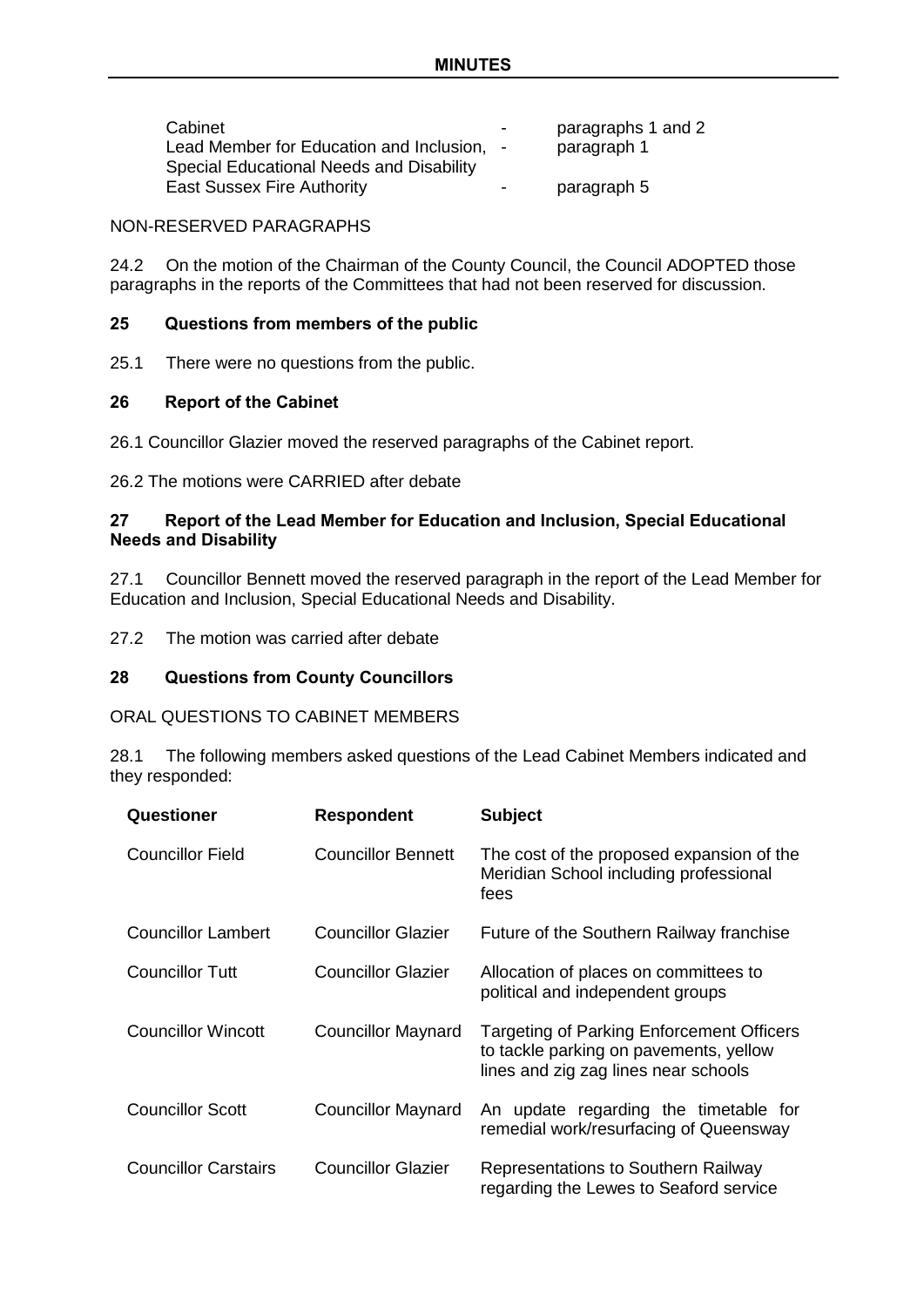| Questioner                  | <b>Respondent</b>           | <b>Subject</b>                                                                                                 |
|-----------------------------|-----------------------------|----------------------------------------------------------------------------------------------------------------|
| <b>Councillor Galley</b>    | Councillor Chris<br>Dowling | Review of risk assessment criteria<br>regarding road safety                                                    |
| Councillor S Shing          | <b>Councillor Maynard</b>   | Use of section 106 funding in Polegate<br>and Willingdon                                                       |
| <b>Councillor Whetstone</b> | <b>Councillor Maynard</b>   | Cutting of verges in the north of the<br>County                                                                |
| <b>Councillor Daniel</b>    | <b>Councillor Bennett</b>   | Proposals in the Education for All Bill in<br>relation to the role of county councils in<br>school improvement |
| Councillor Webb             | <b>Councillor Glazier</b>   | Level of hate crime in East Sussex and<br>diversity of local communities                                       |
| Councillor D Shing          | <b>Councillor Maynard</b>   | A summary of the current section 106<br>funding for schools in the Wealden area                                |

WRITTEN QUESTIONS PURSUANT TO STANDING ORDER 44

28.2 Four written questions were received from Councillors Tutt, Earl (2) and Lambert for the Lead Member for Education and Inclusion, Special Educational Needs and Disability, the Lead Member for Economy and the Lead Member for Transport and Environment (2). The questions and answers are attached to these minutes.

28.3 The Lead Members responded to supplementary questions.

# **29 Report of the East Sussex Fire Authority**

29.1 Members commented on paragraph 5 of the East Sussex Fire Authority's report

THE CHAIRMAN DECLARED THE MEETING CLOSED AT 12.49 pm

\_\_\_\_\_\_\_\_\_\_\_\_\_\_\_\_\_\_\_\_\_\_\_\_\_ The reports referred to are included in the minute book \_\_\_\_\_\_\_\_\_\_\_\_\_\_\_\_\_\_\_\_\_\_\_\_\_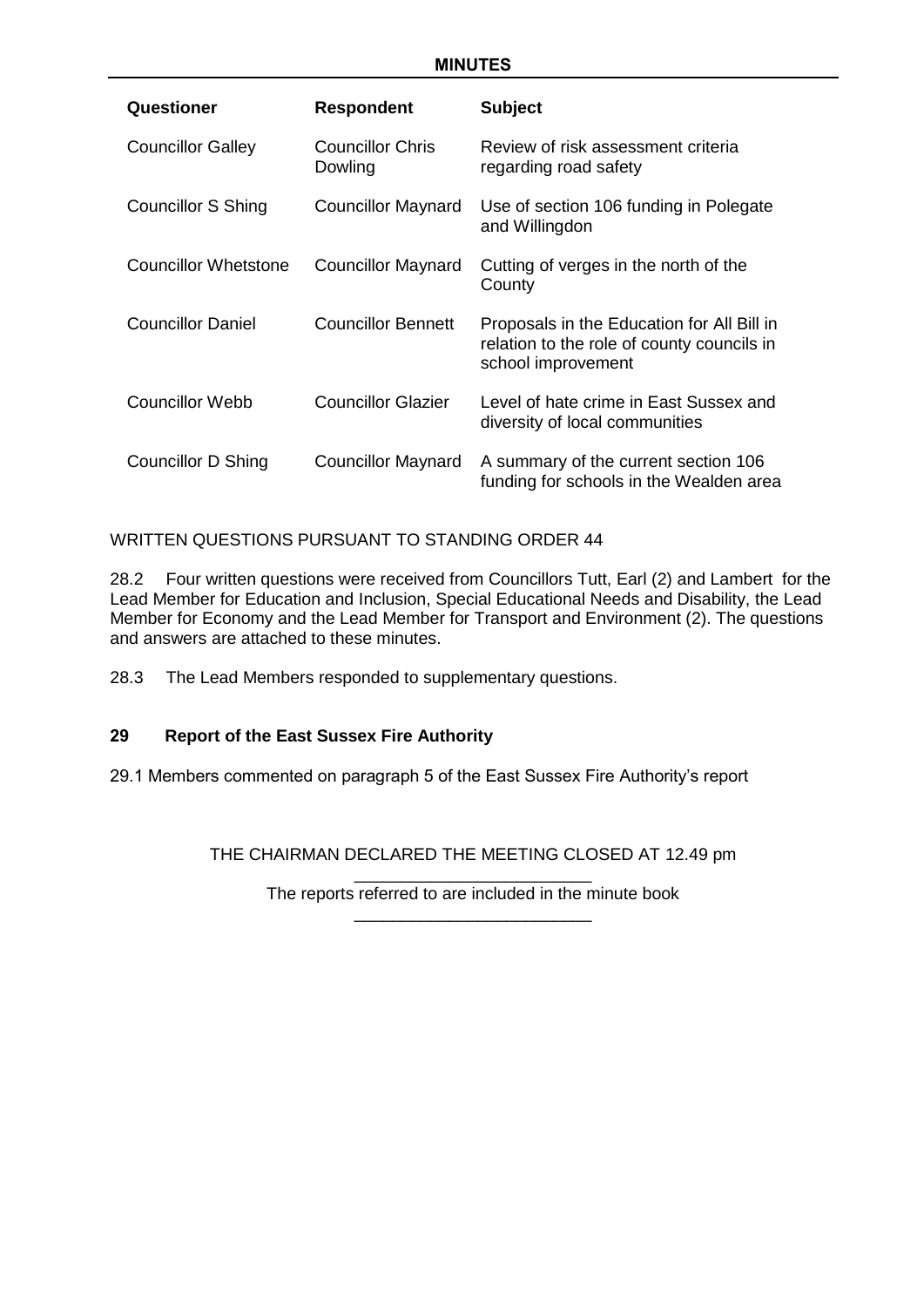# **WRITTEN QUESTIONS PURSUANT TO STANDING ORDER 44**

## **1. Question by Councillor Tutt to the Lead Member for Education and Inclusion, Special Educational Needs and Disability**

Please can you provide details of the total amount of fines charged to parents in East Sussex for withdrawing their children from school for term time holidays?

Could you also say whether ESCC is planning to return this money in light of the High Court ruling in May that such fines are unlawful?

# **Answer by the Lead Member for Education and Inclusion, Special Educational Needs and Disability**

The amount recouped in fines over the last three academic years is set out in the table below:

| <b>Academic</b><br>Year | <b>PN<sub>S</sub></b><br><b>Issued</b> |   | <b>Value Paid</b> |
|-------------------------|----------------------------------------|---|-------------------|
| 2015/16*                | 1291                                   | £ | 59,880            |
| 2014/15                 | 2264                                   |   | £ 115,200         |
| 2013/14                 | 1772                                   | £ | 88,320            |

\* To date

The court has not ruled that fines are unlawful per se; it has stated that they should not be issued where a child otherwise has 'regular attendance' – something which is not defined in law. In the case in question, the child maintained an attendance rate of 93% which the court deemed as 'otherwise regular'. It is unclear, however, how the court would have reacted if the child's attendance was below 90% as they would have been classed as a persistent absentee. This is not, therefore, a blanket ruling that all fines are unlawful. The Department for Education has stated that it will be looking to change to law to clarify the definition of 'regular attendance' in line with their view that *"children's attendance is non-negotiable"*; we are still awaiting further details on this.

The ruling does not apply retrospectively and, therefore, the council is under no obligation to return money already paid in fines.

# **2. Question by Councillor Earl to the Lead Member for Economy**

In view of the great news of the opening of the Bexhill to Hastings Link Road and the statements made about how it would contribute to the economic regeneration of Bexhill and East Sussex while providing many new homes, could I ask when we can expect to hear of any likely new businesses moving to the area. Have any sites been reserved, if so how many?

#### **Answer by the Lead Member for Economy**

In line with the Rother Local Plan, development could not be occupied at North East Bexhill until the Bexhill Hastings Link Road (BHLR) was completed and thereafter the road linking Wrestwood Road and the BHLR, the North East Bexhill Gateway Road (NEBGR) (now called Mount View Street) had also been completed. Initial plans were that it would be two years after completion of the BHLR before the first sites would be serviced and the first buildings commenced.

Growing Places Fund and Local Growth Fund investment in the area through the South East Local Enterprise Partnership (SE LEP) has accelerated development meaning that the NEBGR and Glover's House were delivered by Sea Change Sussex (SCS) in parallel with the final phases of construction of the BHLR and opened ahead of schedule in 2015. Glover's House was fully let upon opening and will act as a catalyst to further private investment in North East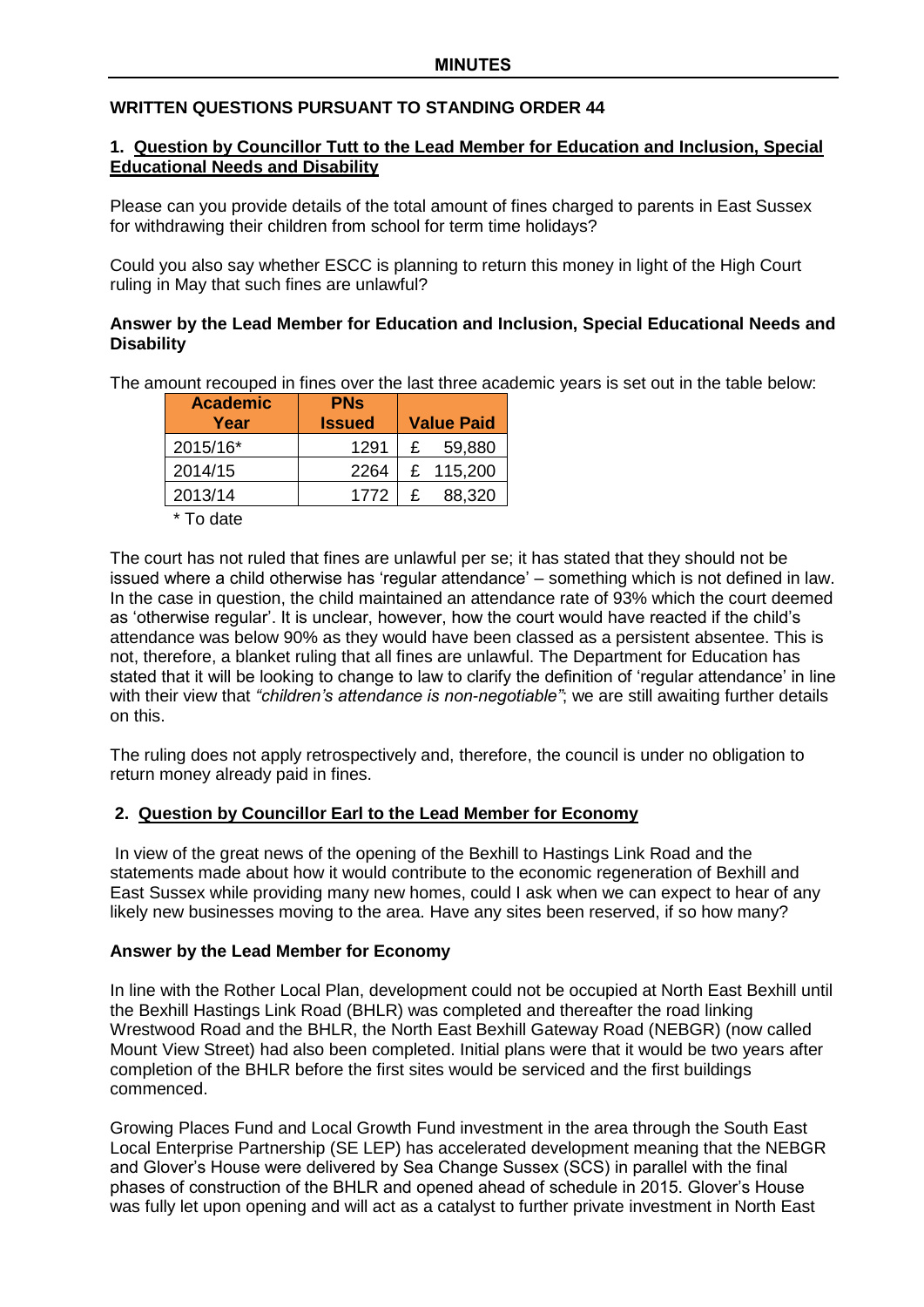Bexhill. Outline planning permission has been granted for an initial 22,000m² metres of business space at Bexhill Enterprise Park with construction due to commence in 2017.

There has been strong interest in commercial space in the area and enquiries have been received by SCS and Locate East Sussex (LES) for investment and relocation to the area. The immediate enquiries through SCS for Bexhill Enterprise Park are specifically for completed buildings and of a scale and nature which require the next phase of development. There are larger enquiries but these are medium to long term due to the decision making timescales of the interested parties. LES are currently working with five organisations looking to establish themselves or relocate within the vicinity of the BHLR to take advantage of the economic opportunities presented.

To have the Bexhill Enterprise Park sites connected to the strategic road network by the North East Bexhill Gateway Road; 22000m² of employment space consented; the first phase of the Bexhill Enterprise Park, Glovers House, built and wholly let upon the opening of the BHLR is a major achievement and a sound basis upon which to encourage the current and future levels of interest and take up of business space in the coming years.

# **3. Question by Councillor Earl to the Lead Member for Transport and Environment**

In light of the possible delay in starting the development alongside the Bexhill to Hastings Link road (phase one) will the new north Bexhill access road be delayed?

# **Answer by the Lead Member for Transport and Environment**

The North Bexhill Access Road is a 2.4km single carriageway road link between the A269 Ninfield Road and the Bexhill-Hastings Link Road (BHLR).

The road being promoted by Sea Change Sussex and will unlock 38,000sqm of employment floor space in North Bexhill as identified in the 2006 and 2014 Rother District Local Plans. The Access Road also provides the road infrastructure to unlock the proposed urban extension in North East Bexhill with potential to directly unlock land for up to 780 new homes.

The business case for the scheme was approved by the South East Sussex Local Enterprise Partnership's Accountability Board in November 2015 thereby unlocking the £16.6m of Local Growth Fund monies for the scheme.

Planning permission was granted by Rother District Council in 11 February 2016 following which Sea Change Sussex has acquired land for the scheme and undertaken site clearance, archaeological and other pre-commencement works ahead of construction starting this summer. The completion of the scheme is programmed for late 2017/18 financial year.

There is no delay in delivering the North Bexhill Access Road. In taking the scheme forward, Sea Change Sussex has actually accelerated the delivery programme of the scheme; enabled early spend of Local Growth Fund monies on the project which demonstrates East Sussex's ability to deliver infrastructure that supports growth to the LEP and Government, and once the scheme is completed it will support the early delivery of the housing and employment sites in the North Bexhill area as identified in the adopted Rother Local Plan.

# **4. Question by Councillor Lambert to the Lead Member for Transport and Environment**

The bridge over the Cuckmere River at Exceat just outside Seaford is a notorious bottleneck. In addition, access to the internationally acclaimed meanders and walk down to the sea a few yards away is highly risky. Visitors who come to the area in large numbers have to literally take their lives in their hands to cross the busy main road – often running to avoid the heavy traffic. The businesses around the entrance to Friston Forest are disadvantaged by this lack of access.